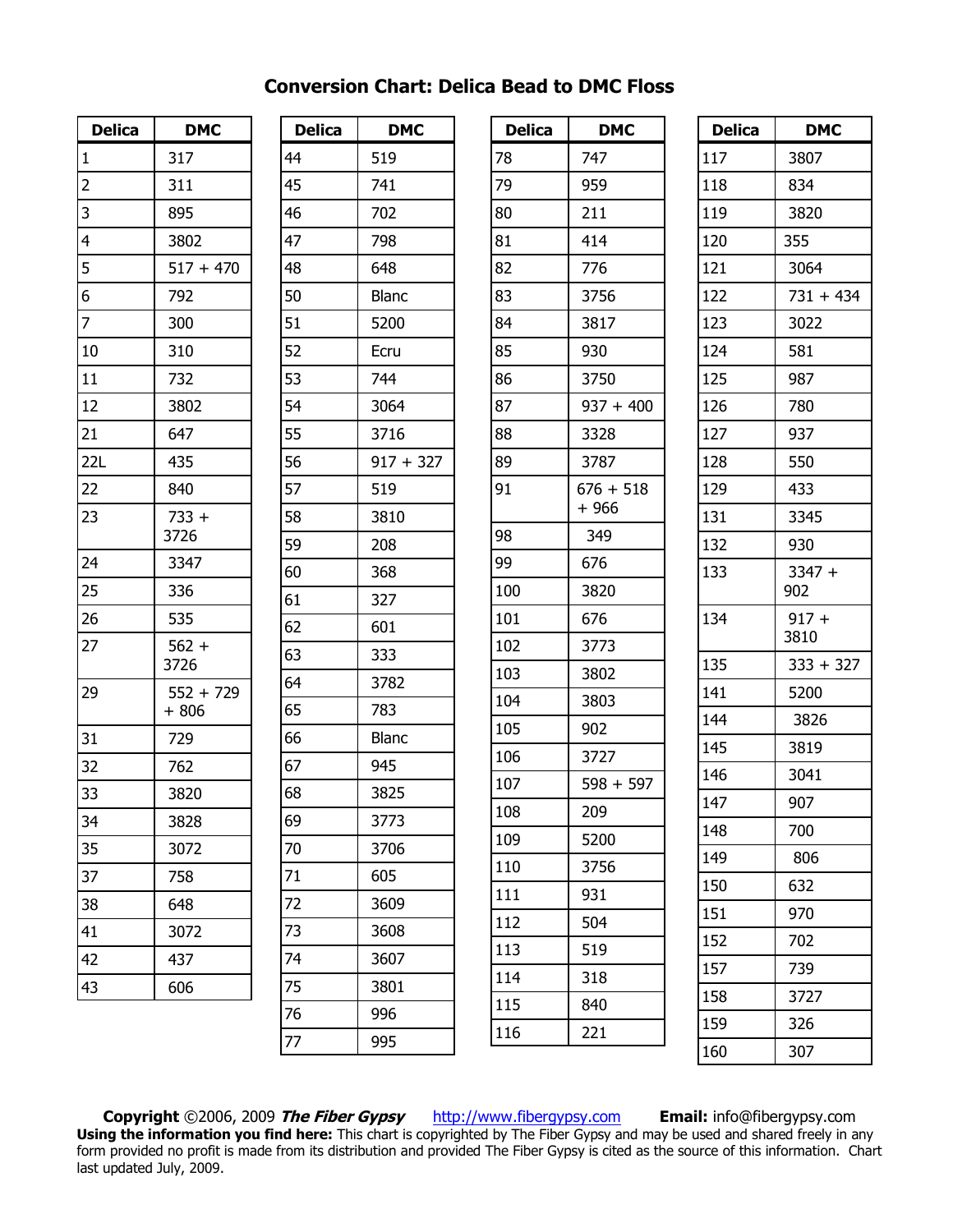| <b>Delica</b> | <b>DMC</b>  |
|---------------|-------------|
| 161           | 608         |
| 162           | 816         |
| 163           | 703         |
| 164           | 519         |
| 165           | 797         |
| 166           | 958         |
| 167           | 793         |
| 168           | 414         |
| 169           | 907         |
| 170           | $301 + 917$ |
| 171           | 307         |
| 172           | 900         |
| 173           | 3042        |
| 174           | 3819        |
| 175           | 701         |
| 176           | 827         |
| 177           | 3760        |
| 178           | 798         |
| 179           | 647         |
| 180           | 801         |
| 181           | 783         |
| 182           | 905         |
| 183           | 820         |
| 184           | 840         |
| 191           | 950         |
| 200           | 5200        |
| 201           | Blanc       |
| 202           | 5200        |
| 203           | 746         |
| 204           | 739         |
| 205           | 437         |
| 206           | 3824        |
| 207           | 3341        |

| <b>Delica</b> | <b>DMC</b> |  |
|---------------|------------|--|
| 208           | 3827       |  |
| 209           | 762        |  |
| 210           | 3727       |  |
| 211           | Ecru       |  |
| 214           | 347        |  |
| 215           | 519        |  |
| 216           | 792        |  |
| 217           | 598        |  |
| 218           | 519        |  |
| 220           | 5200       |  |
| 221           | Ecru       |  |
| 223           | 746        |  |
| 230           | 3821       |  |
| 231           | Blanc      |  |
| 232           | 3078       |  |
| 233           | 743        |  |
| 234           | 3713       |  |
| 235           | 3712       |  |
| 236           | 3731       |  |
| 237           | 954        |  |
| 238           | 959        |  |
| 239           | 3766       |  |
| 240           | 341        |  |
| 241           | 3743       |  |
| 242           | 414        |  |
| 243           | 798        |  |
| 244           | 605        |  |
| 245           | 604        |  |
| 246           | 603        |  |
| 247           | 3607       |  |
| 248           | 3609       |  |
| 249           | 340        |  |
| 250           | 3746       |  |

| <b>Delica</b> | <b>DMC</b> |
|---------------|------------|
| 251           | 3023       |
| 252           | 415        |
| 253           | 3608       |
| 254           | 832        |
| 256           | 841        |
| 257           | 3747       |
| 261           | 822        |
| 262           | 907        |
| 263           | 469        |
| 264           | 991        |
| 265           | 3740       |
| 266           | 793        |
| 267           | 3807       |
| 268           | 844        |
| 271           | 3072       |
| 272           | 783        |
| 273           | 935        |
| 274           | 704        |
| 275           | 700        |
| 276           | 700        |
| 277           | 792        |
| 278           | 930        |
| 279           | 300        |
| 280           | 816        |
| 281           | 3607       |
| 282           | 321        |
| 283           | 815        |
| 284           | 3746       |
| 285           | 792        |
| 286           | 3750       |
| 287           | 433        |
| 288           | 833        |
| 295           | 321        |

| <b>Delica</b> | <b>DMC</b> |
|---------------|------------|
| 296           | 902        |
| 297           | 902        |
| 301           | 317        |
| 306           | 413        |
| 307           | 318        |
| 310           | 310        |
| 311           | 3787       |
| 312           | 938        |
| 321           | 647        |
| 322           | 839        |
| 323           | 938        |
| 324           | 367        |
| 325           | 986        |
| 327           | 500        |
| 331           | 680        |
| 334           | 3828       |
| 336           | 647        |
| 351           | 5200       |
| 352           | 746        |
| 353           | 951        |
| 354           | 3743       |
| 355           | 3727       |
| 356           | 3042       |
| 357           | 762        |
| 361           | 3807       |
| 362           | 326        |
| 371           | 371        |
| 372           | 370        |
| 373           | 3815       |
| 374           | 3816       |
| 375           | 959        |
| 376           | 334        |
| 377           | 791        |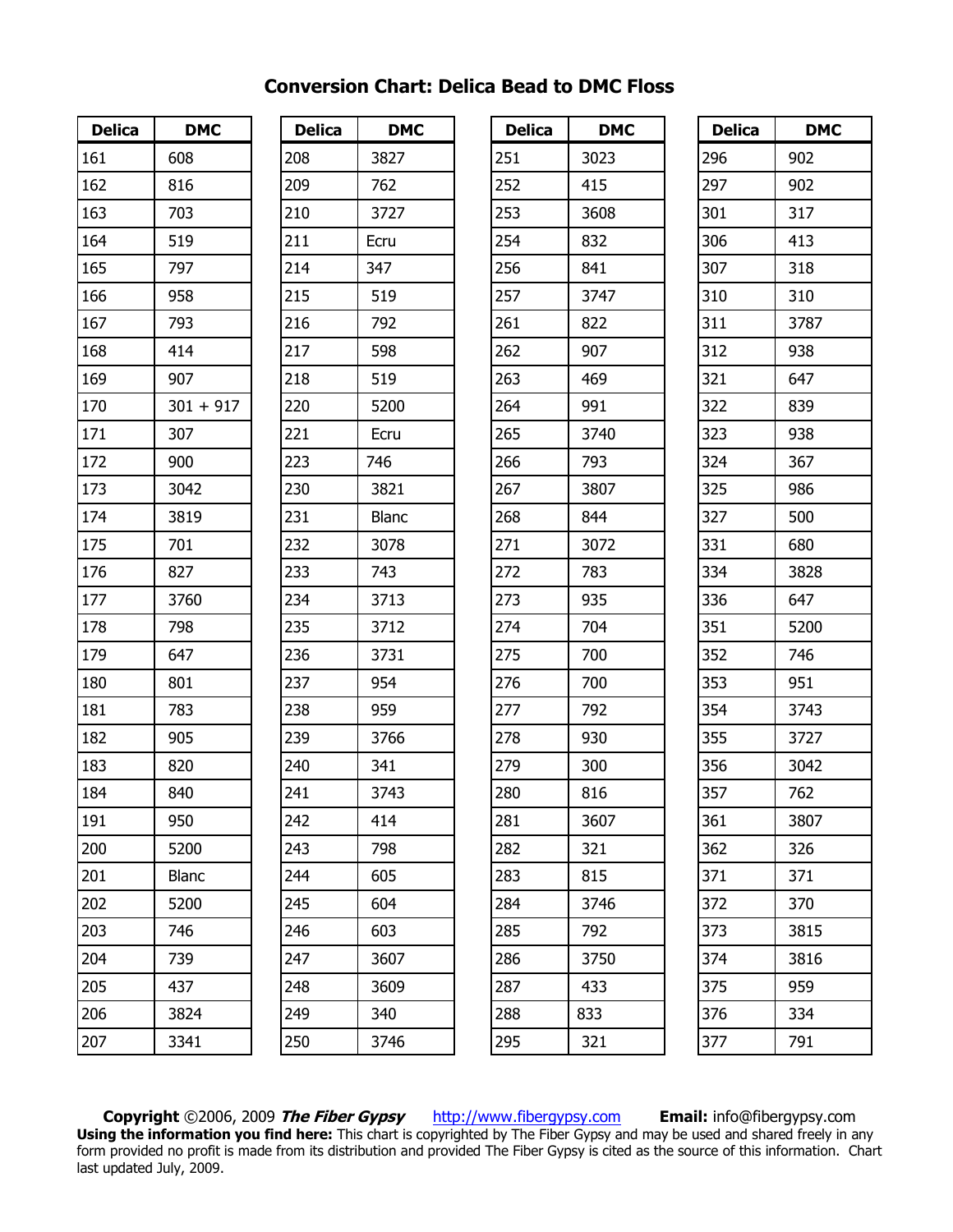| <b>Delica</b> | <b>DMC</b>             |
|---------------|------------------------|
| 378           | 816                    |
| 379           | 452                    |
| 380           | $316 + 372$            |
| 381           | 3840 +<br><b>Blanc</b> |
| 382           | 3033                   |
| 383           | 3024                   |
| 384           | 645                    |
| 385           | 993                    |
| 386           | 3746                   |
| 387           | 931                    |
| 388           | 822                    |
| 389           | 437                    |
| 390           | 3011                   |
| 391           | 937                    |
| 410           | 3820                   |
| 411           | 3033                   |
| 412           | 734                    |
| 413           | 368                    |
| 414           | 964                    |
| 415           | 964                    |
| 416           | 597                    |
| 417           | 452                    |
| 418           | 453                    |
| 419           | 3042                   |
| 420           | 899                    |
| 421           | 947                    |
| 422           | 718                    |
| 423           | 3721                   |
| 424           | 3819                   |
| 425           | 3805                   |
| 426           | 563                    |
| 427           | 597                    |

| <b>Delica</b> | <b>DMC</b>                  |
|---------------|-----------------------------|
| 428           | 3350                        |
| 429           | 762                         |
| 430           | 333                         |
| 431           | 552                         |
| 432           | 597                         |
| 433           | 3033                        |
| 434           | 437                         |
| 435           | 316                         |
| 436           | 3023                        |
| 451           | 3808                        |
| 452           | 647                         |
| 453           | 317                         |
| 454           | 3041                        |
| 455           | 3740                        |
| 456           | 733                         |
| 457           | 926                         |
| 458           | 3815                        |
| 459           | 3809                        |
| 460           | 3772                        |
| 461           | 919                         |
| 462           | 3041                        |
| 463           | 915                         |
| 464           | 552                         |
| 465           | 3808                        |
| 501           | 783 + 356                   |
| 502           | $744 + 340$                 |
| 505           | 3776                        |
| 506           | $400 + 301$                 |
| 507           | $742 +$<br>$3687 +$<br>3812 |
| 508           | $3819 +$<br>992             |
|               |                             |

| <b>Delica</b> | <b>DMC</b>            |
|---------------|-----------------------|
| 509           | $333 +$<br>3042       |
| 511           | $3840 +$<br>793       |
| 512           | $3756 +$<br>3752      |
| 513           | $762 +$<br>3756       |
| 514           | $311 + 334$<br>$+775$ |
| 551           | 793+<br>3746          |
| 601           | 946                   |
| 602           | 666                   |
| 603           | 321                   |
| 604           | 833                   |
| 605           | 910                   |
| 606           | 3345                  |
| 607           | 3812                  |
| 608           | 995                   |
| 609           | 791                   |
| 610           | 333                   |
| 611           | 3803                  |
| 612           | 780                   |
| 613           | 3799                  |
| 621           | 948                   |
| 622           | 758                   |
| 623           | 727                   |
| 624           | 3609                  |
| 625           | 603                   |
| 626           | 964                   |
| 627           | 959                   |
| 628           | 3840                  |
| 629           | 210                   |
| 630           | 648                   |

| <b>Delica</b> | <b>DMC</b>               |
|---------------|--------------------------|
| 631           | 646                      |
| 635           | B5200                    |
| 651           | 3820                     |
| 652           | 647                      |
| 653           | 921                      |
| 654           | 3777                     |
| 655           | 702                      |
| 656           | 701                      |
| 657           | 936                      |
| 658           | 959                      |
| 659           | 996                      |
| 660           | 209                      |
| 661           | 3746                     |
| 662           | 550                      |
| 663           | 3345                     |
| 670           | B5200                    |
| 671           | $640 +$                  |
|               | ecru                     |
| 672           | B5200                    |
| 673           | B5200                    |
| 674           | $822 +$                  |
|               | <b>Blanc</b>             |
| 675           | $3742 +$<br><b>Blanc</b> |
| 676           | B5200                    |
| 677           | B5200                    |
| 678           | $211 +$                  |
|               | Blanc                    |
| 679           | $762 +$                  |
|               | <b>Blanc</b>             |
| 680           | $3033 +$<br>3770         |
| 681           | 741                      |
| 682           | 608                      |
| 683           | 606                      |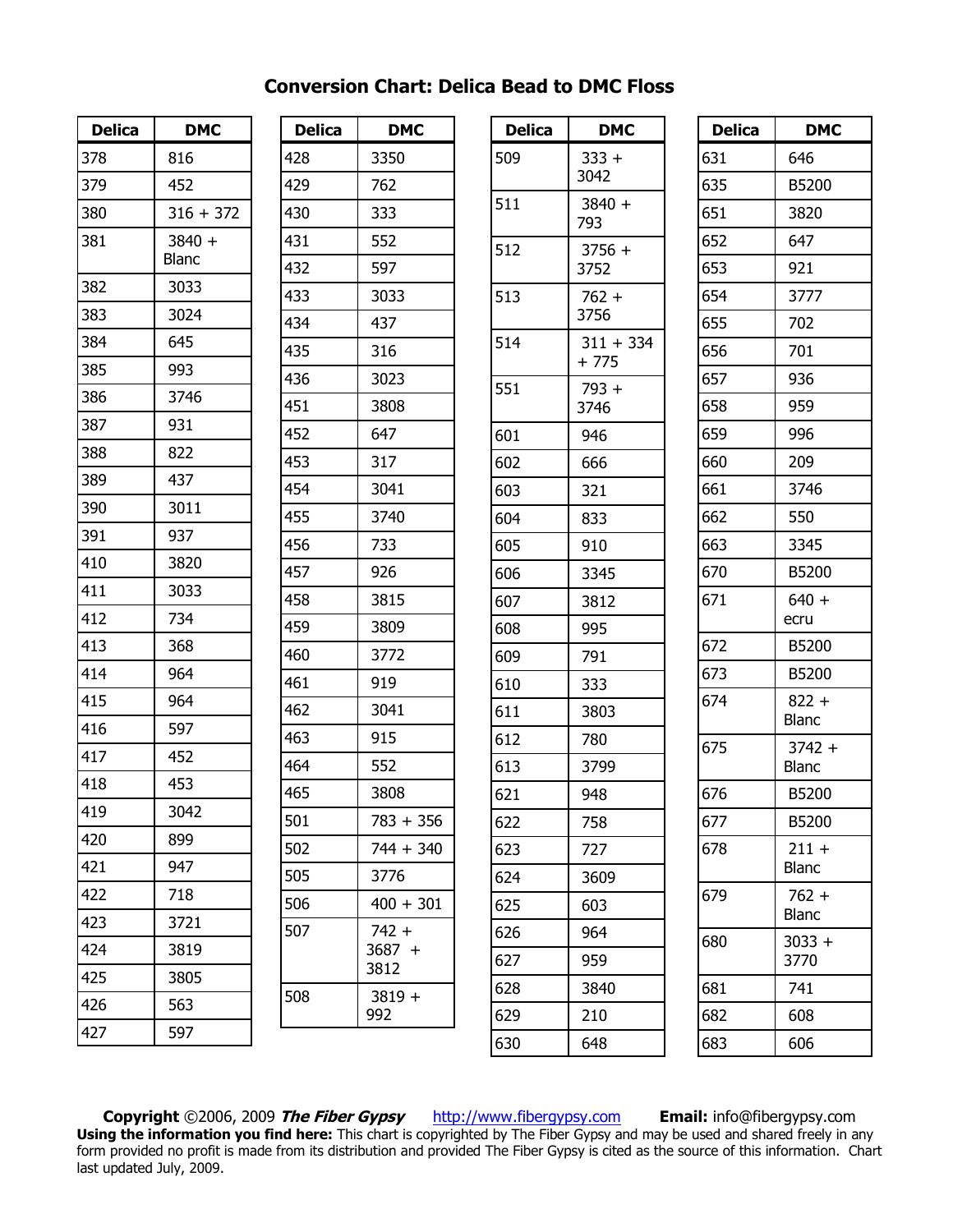| <b>Delica</b>   | <b>DMC</b> |
|-----------------|------------|
| 684             | 760        |
| 685             | 3712       |
| 686             | 745        |
| 687             | 472        |
| 688             | 702        |
| 689             | 3817       |
| 690             | 700        |
| 691             | 959        |
| 692             | 827        |
| 693             | 798        |
| 694             | 340        |
| 695             | 3041       |
| 696             | 796        |
| 697             | 927        |
| 702             | 676        |
| 703             | 971        |
| 704             | 606        |
| 705             | 702        |
| 706             | 813        |
| 707             | 798        |
| 708             | 414        |
| 709             | 301        |
| 710             | 307        |
| 711             | 210        |
| 712             | 3819       |
| 713             | 910        |
| 714             | 996        |
| 715             | 898        |
| 721             | 307        |
| $\frac{722}{1}$ | 947        |
| -<br>723        | 815        |
| 724             | 905        |
| 725             | 3761       |

| <b>Delica</b> | <b>DMC</b> |
|---------------|------------|
| 726           | 796        |
| 727           | 817        |
| 728           | 3042       |
| 729           | 958        |
| 730           | 798        |
| 731           | 414        |
| 732           | 677        |
| 733           | 907        |
| 734           | 838        |
| 741           | 5200       |
| 742           | 676        |
| 743           | 727        |
| 744           | 971        |
| 745           | 900        |
| 746           | 702        |
| 747           | 827        |
| 748           | 796        |
| 749           | 414        |
| 751           | 307        |
| 752           | 970        |
| 753           | 815        |
| 754           | 703        |
| 755           | 519        |
| 756           | 820        |
| 757           | 321        |
| 758           | 554        |
| 759           | 959        |
| 760           | 809        |
| 761           | 414        |
| 762           | 739        |
| 763           | 704        |
| 764           | 301        |
| 765           | 3041       |

| <b>Delica</b> | <b>DMC</b> |
|---------------|------------|
| 766           | 472        |
| 767           | 3818       |
| 768           | 517        |
| 768           | 517        |
| 769           | 839        |
| 771           | 3046       |
| 772           | 3772       |
| 773           | 356        |
| -<br>774      | 817        |
| 775           | 3804       |
| 776           | 700        |
| 777           | 3776       |
| 778           | 718        |
| 779           | 3801       |
| 780           | 3805       |
| 781           | 742        |
| 782           | 327        |
| 783           | 553        |
| 784           | 3685       |
| 785           | 333        |
| 786           | 958        |
| 787           | 996        |
| 788           | 991        |
| 791           | 321        |
| 792           | 926        |
| 793           | 959        |
| 794           | 400        |
| 795           | 606        |
| 796           | 304        |
| 797           | 730        |
| 798           | 3765       |
| 799           | 553        |
| 800           | 3687       |

| <b>Delica</b> | <b>DMC</b>              |
|---------------|-------------------------|
| 820           | $211 +$<br><b>Blanc</b> |
| 821           | $819 +$<br><b>Blanc</b> |
| 822           | $415 +$<br><b>Blanc</b> |
| 823           | 746                     |
| 824           | 225                     |
| 825           | 604                     |
| 826           | 3727                    |
| 827           | 3042                    |
| 828           | 504                     |
| 829           | 3813                    |
| 830           | $800 +$<br><b>Blanc</b> |
| 831           | 3840 +<br>Blanc         |
| 832           | $827 +$<br><b>Blanc</b> |
| 833           | $211 +$<br><b>Blanc</b> |
| 851           | <b>Blanc</b>            |
| 852           | 437                     |
| 853           | 433                     |
| 854           | 445                     |
| 855           | 740                     |
| 856           | 309                     |
| 857           | 3042                    |
| 858           | 911                     |
| 859           | 3815                    |
| 860           | 472                     |
| 861           | 827                     |
| 862           | 518                     |
| 863           | 415                     |
| 864           | 792                     |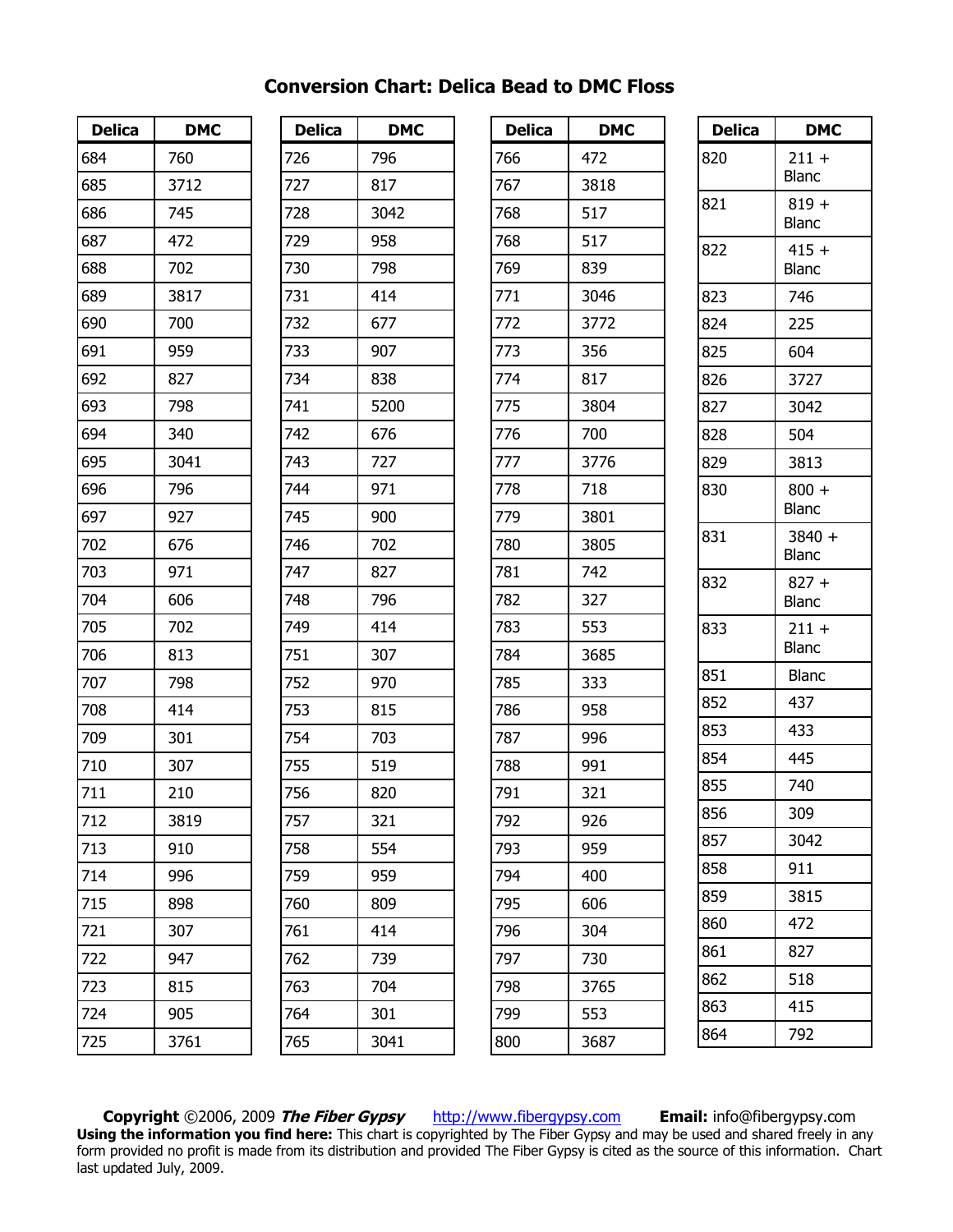| <b>Delica</b> | <b>DMC</b>       |
|---------------|------------------|
| 865           | 3021             |
| 867           | 3721             |
| 868           | 225              |
| 869           | $3726 +$<br>3013 |
| 870           | $340 +$<br>3836  |
| 871           | $500 + 991$      |
| 872           | 970              |
| 873           | 349              |
| 874           | 817              |
| 875           | 452              |
| 876           | 704              |
| 877           | 912              |
| 878           | 958              |
| 879           | 3761             |
| 880           | 796              |
| 881           | 809              |
| 882           | $318 + 913$      |
| 883           | 739              |
| 884           | 3685 +<br>3826   |
| 901           | 436              |
| 902           | 3608             |
| 903           | 3348             |
| 904           | 958              |
| 905           | 996              |
| 906           | 3746             |
| 907           | 3782             |
| 908           | 734              |
| 909           | 832              |
| 910           | 472              |
| 911           | 833              |
| 912           | 452              |

| <b>Delica</b> | <b>DMC</b>               |
|---------------|--------------------------|
| 913           | 356                      |
| 914           | 3805                     |
| 915           | 301                      |
| 916           | 702                      |
| 917           | 701                      |
| 918           | 943                      |
| 919           | 3812                     |
| 920           | 995                      |
| 921           | 3808                     |
| 922           | 553                      |
| 923           | 333                      |
| 924           | 221                      |
| 925           | 844                      |
| 981           | $742 + 648$              |
| 982           | $3806 +$<br>209 + 783    |
| 983           | $726 +$<br>989           |
| 984           | $703 +$<br>3810          |
| 985           | $995 + 926$              |
| 986           | $793 + 580$              |
| 1001          | $3847 +$<br>345 + 333    |
| 1002          | 3857                     |
| 1003          | $902 -$<br>3808          |
| 1004          | 902                      |
| 1005          | $791 + 550$              |
| 1006          | 3809 +<br>3810           |
| 1010          | $733 +$<br>3830 +<br>993 |
| 1011          | 501                      |
| 1012          | 902                      |

| <b>Delica</b> | <b>DMC</b>               |
|---------------|--------------------------|
| 1013          | $918 + 915$<br>+ 834     |
| 1014          | $420 + 783$<br>$+917$    |
| 1015          | $917 + 208$<br>+ 959     |
| 1016          | $3777 +$<br>435          |
| 1051          | 300                      |
| 1052          | $825 +$<br>3837          |
| 1053          | $645 + 915$              |
| 1054          | $552 + 915$              |
| 1055          | 645 + 632<br>+ 436       |
| 1056          | $840 + 451$              |
| 1061          | 632 +<br>3790            |
| 1062          | $645 +$<br>6465          |
| 1063          | $501 +$<br>3768 +<br>902 |
| 1064          | 315 +<br>3726            |
| 1065          | $3041 +$<br>3042         |
| 1066          | $3834 +$<br>3835         |
| 1067          | $3740 +$<br>3859         |
| 1101          | 3852                     |
| 1102          | 221                      |
| 1103          | 211                      |
| 1104          | 3835                     |
| 1105          | 210                      |
| 1106          | 704                      |
| 1107          | 989                      |

| <b>Delica</b> | <b>DMC</b> |
|---------------|------------|
| 1108          | 959        |
| 1109          | 996        |
| 1110          | 809        |
| 1111          | 762        |
| 1131          | 951        |
| 1132          | 743        |
| 1133          | 740        |
| 1134          | 902        |
| 1135          | 936        |
| 1136          | 993        |
| 1137          | 3840       |
| 1138          | 798        |
| 1139          | 415        |
| 1151          | 822        |
| 1152          | 3864       |
| 1153          | 945        |
| 1154          | 734        |
| 1155          | 407        |
| 1157          | 223        |
| 1158          | 415        |
| 1159          | 642        |
| 1162          | 3045       |
| 1163          | 3828       |
| 1164          | 3046       |
| 1165          | 781        |
| 1166          | 224        |
| 1167          | 221        |
| 1168          | 3042       |
| 1169          | 3011       |
| 1170          | 372        |
| 1171          | 912        |
| 1172          | 501        |
| 1173          | 3836       |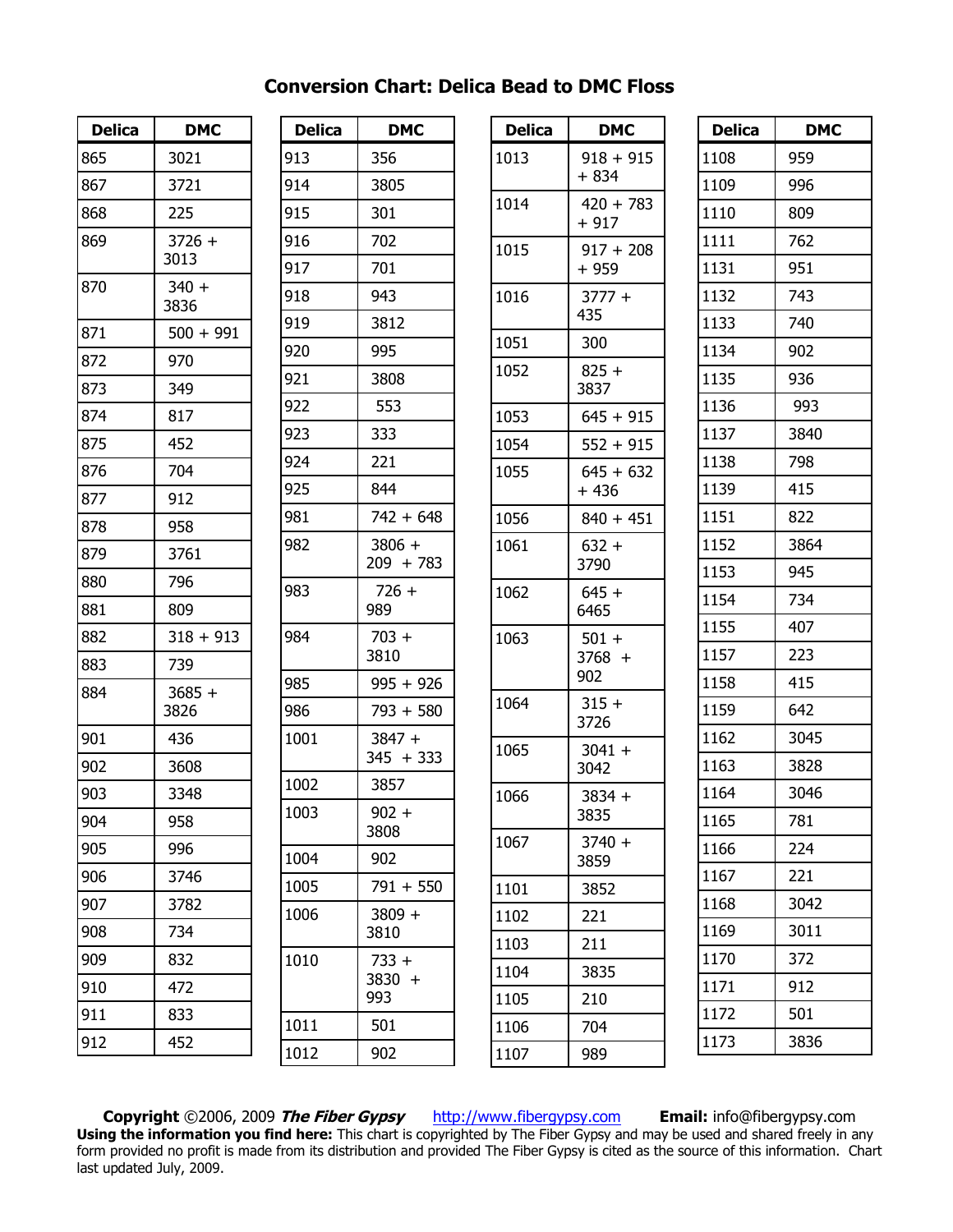| <b>Delica</b> | <b>DMC</b> |
|---------------|------------|
| 1174          | 3837       |
| 1175          | 934        |
| 1181          | 647        |
| 1182          | 3851       |
| 1183          | 959        |
| 1184          | 3607       |
| 1185          | 553        |
| 1186          | 3362       |
| 1201          | 977        |
| 1202          | 498        |
| 1203          | 3743       |
| 1204          | 3726       |
| 1205          | 209        |
| 1206          | 907        |
| 1207          | 906        |
| 1208          | 959        |
| 1209          | 800        |
| 1210          | 799        |
| 1211          | 762        |
| 1221          | 3825       |
| 1222          | 915        |
| 1223          | 225        |
| 1224          | 3608       |
| 1225          | 210        |
| 1226          | 704        |
| 1227          | 703        |
| 1228          | 3851       |
| 1229          | 996        |
| 1230          | 809        |
| 1231          | 3072       |
| 1241          | 741        |
| 1242          | 304        |
| 1243          | 225        |

| <b>Delica</b> | <b>DMC</b>      |
|---------------|-----------------|
| 1244          | 316             |
| 1245          | 3042            |
| 1246          | 704             |
| 1247          | 703             |
| 1248          | 3851            |
| 1249          | 996             |
| 1250          | 799             |
| 1251          | 762             |
| 1261          | 3853            |
| 1262          | 3777            |
| 1263          | 605             |
| 1264          | 315             |
| 1265          | 209             |
| 1266          | 704             |
| 1267          | 702             |
| 1268          | 3812            |
| 1269          | 3846            |
| 1270          | 996             |
| 1271          | 762             |
| 1281          | 704             |
| 1282          | $470 +$<br>3362 |
| 1283          | 3851            |
| 1284          | $996 + 775$     |
| 1285          | 799 +<br>341    |
| 1286          | 3024            |
| 1301          | 744             |
| 1302          | 3341            |
| 1304          | 959             |
| 1308          | 3806            |
| 1310          | 3607            |
| 1312          | 915             |
| 1315          | 208             |

| Delica | DMC                      |
|--------|--------------------------|
| 1318   | 996                      |
| 1319   | 535                      |
| 1333   | 970                      |
| 1335   | 605                      |
| 1338   | 603                      |
| 1340   | 718                      |
| 1341   | 3687                     |
| 1342   | 915                      |
| 1343   | 209                      |
| 1345   | 552                      |
| 1347   | 208                      |
| 1363   | 3825                     |
| 1371   | 603                      |
| 1376   | 3721                     |
| 1379   | 552                      |
| 1401   | 3078                     |
| 1402   | 211                      |
| 1403   | 554                      |
| 1404   | 3756                     |
| 1405   | 809                      |
| 1406   | 3752                     |
| 1407   | $3747 +$<br><b>Blanc</b> |
| 1408   | $762 +$                  |
|        | Blanc                    |
| 1409   | 3866                     |
| 1410   | 3713                     |
| 1411   | 353                      |
| 1412   | 352                      |
| 1413   | 3608                     |
| 1414   | 563                      |
| 1415   | 3816                     |
| 1416   | $415 + 318$              |
| 1417   | $645 + 648$              |

| <b>Delica</b> | <b>DMC</b>              |
|---------------|-------------------------|
| 1431          | 928                     |
| 1432          | 3865                    |
| 1433          | 3743                    |
| 1434          | 3836 +<br>Blanc         |
| 1435          | 794 +<br><b>Blanc</b>   |
| 1439          | 3861                    |
| 1451          | 822                     |
| 1452          | 3774                    |
| 1453          | 772                     |
| 1454          | 966                     |
| 1455          | 415                     |
| 1456          | 646                     |
| 1457          | 3743                    |
| 1458          | 738                     |
| 1460          | 451                     |
| 1471          | 472                     |
| 1472          | 211                     |
| 1473          | 210                     |
| 1474          | $504 +$<br><b>Blanc</b> |
| 1475          | $809 +$<br><b>Blanc</b> |
| 1476          | 341 +<br>Blanc          |
| 1477          | $932 +$<br>Blanc        |
| 1478          | 677                     |
| 1479          | 948                     |
| 1480          | 758                     |
| 1481          | 356                     |
| 1482          | 3836                    |
| 1483          | 993                     |
| 1484          | 3816                    |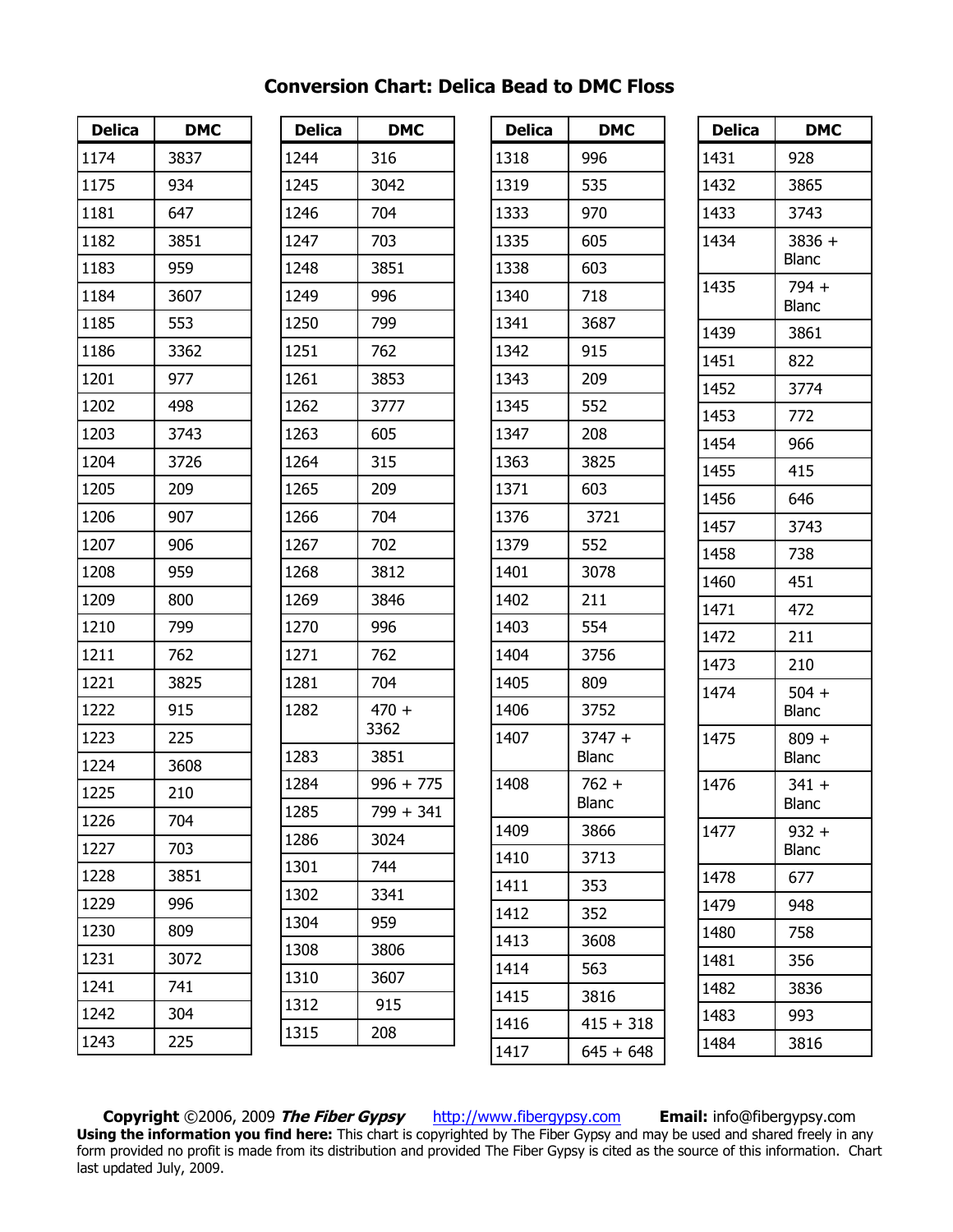| <b>Delica</b> | <b>DMC</b>                   |
|---------------|------------------------------|
| 1485          | 318                          |
| 1486          | 414                          |
| 1490          | Blanc                        |
| 1491          | 746                          |
| 1492          | 951                          |
| 1493          | 225                          |
| 1494          | 211                          |
| 1495          | $3042 +$<br><b>Blanc</b>     |
| 1496          | $993 +$<br><b>Blanc</b>      |
| 1497          | $827 +$<br>Blanc             |
| 1498          | 415                          |
| 1500          | <b>Blanc</b>                 |
| 1501          | 3078                         |
| 1502          | 948                          |
| 1503          | $224 +$<br><b>Blanc</b>      |
| 1504          | 211                          |
| 1505          | 778                          |
| 1506          | 564                          |
| 1507          | 3325                         |
| 1508          | 415                          |
| 1510          | <b>Blanc</b>                 |
| 1511          | 3078                         |
| 1512          | 951                          |
| 1513          | $760 + 761$                  |
| 1514          | $211 +$<br><b>Blanc</b>      |
| 1515          | $3727 +$<br>$778 +$<br>Blanc |
| 1516          | $564 +$<br><b>Blanc</b>      |

| <b>Delica</b> | <b>DMC</b>               |
|---------------|--------------------------|
| 1517          | $809 +$<br>Blanc         |
| 1518          | $318 + 762$              |
| 1520          | <b>Blanc</b>             |
| 1521          | 3078                     |
| 1522          | $948 + 353$              |
| 1523          | $760 + 761$              |
| 1524          | $211 + 210$              |
| 1525          | $224 + 225$              |
| 1526          | 564                      |
| 1527          | $3840 +$<br><b>Blanc</b> |
| 1528          | $318 + 415$              |
| 1530          | <b>Blanc</b>             |
| 1531          | $3078 +$<br>Blanc        |
| 1532          | 948                      |
| 1533          | 3713                     |
| 1534          | 211                      |
| 1535          | 778                      |
| 1536          | 966                      |
| 1537          | $794 +$<br><b>Blanc</b>  |
| 1538          | 415                      |
| 1561          | 951                      |
| 1562          | 743                      |
| 1563          | 740                      |
| 1564          | 917                      |
| 1565          | 550                      |
| 1566          | 935                      |
| 1567          | 798                      |
| 1567          | 993                      |
| 1568          | 3840                     |
| 1569          | 3839                     |

| <b>Delica</b> | <b>DMC</b>                 |
|---------------|----------------------------|
| 1570          | 318                        |
| 1571          | 951                        |
| 1572          | 743                        |
| 1573          | 740                        |
| 1574          | $902 +$<br>$3808 +$<br>834 |
| 1575          | $937 + 733$                |
| 1576          | 3851                       |
| 1577          | 341                        |
| 1579          | 318                        |
| 1581          | 951                        |
| 1582          | 743                        |
| 1583          | 740                        |
| 1584          | 902                        |
| 1585          | 937                        |
| 1586          | 993                        |
| 1587          | 3840                       |
| 1588          | 798                        |
| 1589          | 415                        |
| 1591          | 951                        |
| 1592          | 726                        |
| 1593          | 741                        |
| 1594          | $937 + 733$                |
| 1595          | 993                        |
| 1596          | 3840                       |
| 1597          | $3838 +$<br>340            |
| 1598          | $415 +$<br>3743            |
| 1671          | 5200                       |
| 1672          | 747 +<br>5200              |
|               |                            |

| <b>Delica</b> | DMC                        |
|---------------|----------------------------|
| 1673          | $3689 +$<br>5200           |
| 1674          | 3866 +<br>5200             |
| 1675          | 964 +<br>5200              |
| 1676          | 3047 +<br>5200             |
| 1677          | 3752 +<br>5200             |
| 1681          | 783                        |
| 1682          | 3826                       |
| 1683          | 919                        |
| 1684          | 938                        |
| 1685          | 3857                       |
| 1691          | 3821 +<br>781 +<br>3072    |
| 1692          | $780 +$<br>$3829 +$<br>613 |
| 1694          | $312 + 915$<br>+ 3849      |
| 1701          | 712 +<br>5200              |
| 1702          | 976                        |
| 1703          | 435                        |
| 1704          | 3826                       |
| 1705          | 3777                       |
| 1706          | 3858                       |
| 1707          | 955                        |
| 1708          | 959                        |
| 1709          | 806                        |